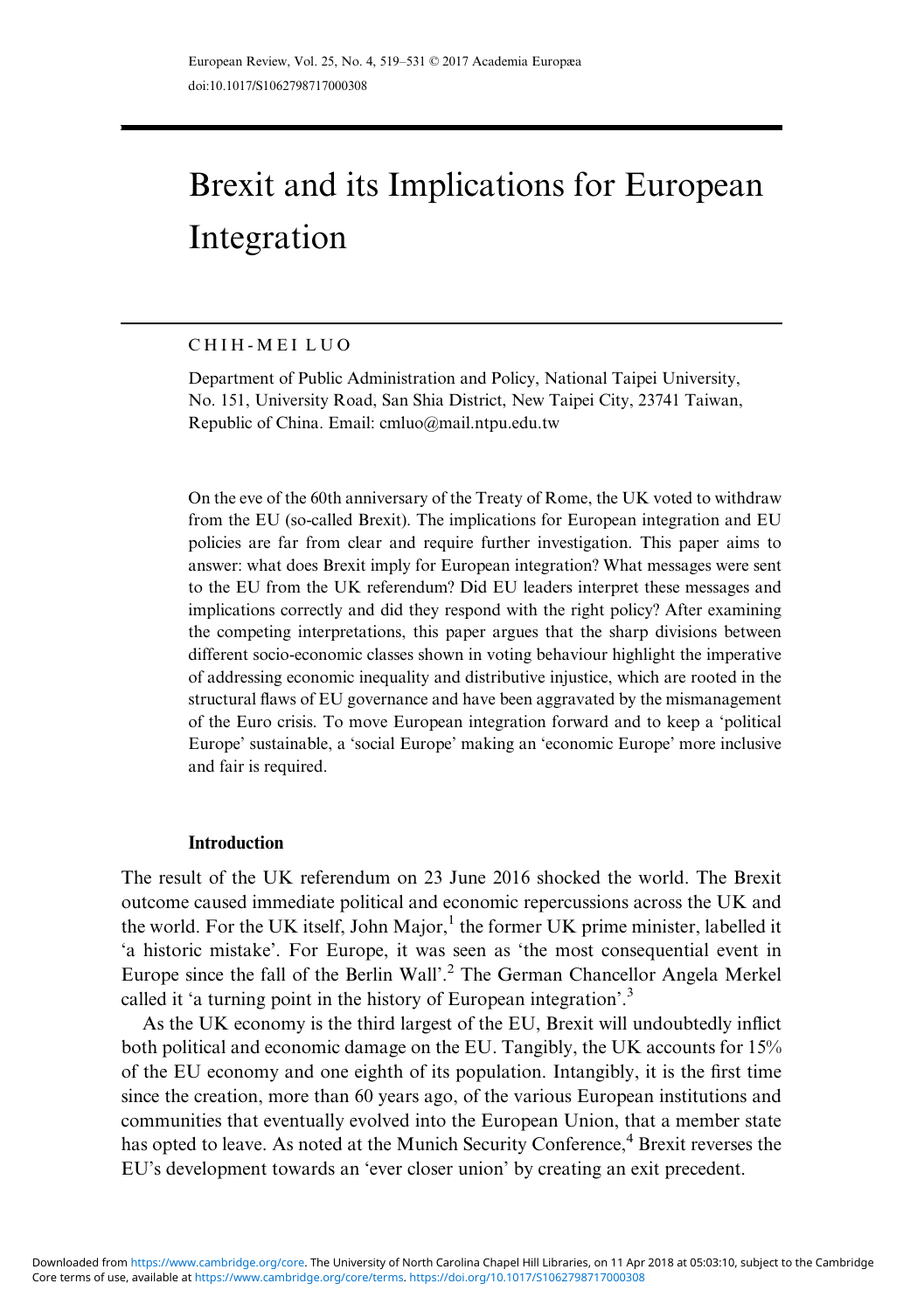In what follows, I briefly discuss why Brexit is significant to the EU. The third section looks at how Brexit was interpreted in EU politics. The fourth section clarifies the plausibility of competing interpretations and puts forward my own point of view. The fifth section evaluates whether EU leaders have responded to the event with the right answers.

#### Brexit: More than an Incident

Even if the UK has always been the most Eurosceptic member in the EU, Brexit should not simply be explained as another example of 'British exceptionalism'. Euroscepticism does not necessarily mean support for Brexit. In 2015, 60% of UK citizens supported EU membership. Only 30% could be identified as 'Brexiteers'. [5](#page-9-0) Brexit, then is more than 'just one incident', as the president of European Council, Donald Tusk, put it.<sup>[6](#page-9-0)</sup>

On the eve of the referendum, the first Vice-President of the European Commission, Frans Timmermans, commented that if the outcome were Brexit this would point to 'a failure of all European politics'.<sup>[7](#page-9-0)</sup> His view echoed that of most EU citizens. In a survey held by the Pew Research Center, 70% of people surveyed in nine EU members considered Brexit as 'bad for the EU'.<sup>[8](#page-9-0)</sup> Another survey, by Lord Ashcroft, found that the majority, 60%, of the public of the other 27 EU member states supported the UK staying in the EU and that in other EU member states the UK was viewed as one of Europe's 'Big Three'.<sup>[9](#page-9-0)</sup> The point that worried the EU leadership most, however, was the possible political contagion of the Brexit referendum for other EU members. Calls for holding similar referenda on EU membership arose in France, Italy, the Netherlands and Denmark.<sup>[10](#page-9-0)</sup> In his personal reply to the author, an anonymous senior EU official confirmed that the Commission worked hard to prevent Brexit from taking place, even though the same official also felt that Brexit 'would have no domino effect on other member states.'<sup>[11](#page-9-0)</sup> Deep worries by the EU leadership about political contagion, along with sympathy in various other member states for the Cameron government's request for limiting the EU's power, explain why the UK was granted 'special status' in the EU-UK renegotiations of UK membership.<sup>[8](#page-9-0)</sup>

Still, Brexit materialized. In his response to the Brexit outcome, the President of the European Council, Donald Tusk, downplayed its significance by modifying his pre-referendum remarks, which suggested that Brexit 'will change Europe forever', to the post-referendum comment that it was 'just one incident and not a start of a process'.<sup>[6,](#page-9-0)[12](#page-10-0)</sup> The President of the European Commission, Jean-Claude Junker, on the other hand, admitted in his State of the Union Address that the EU was 'at least in part, in an existential crisis', but also insisted that the Union was not at risk of 'disintegration'.<sup>[13](#page-10-0)</sup> Indeed, the EU would not dissolve just because of one single event of a member exiting. But the Union's credentials of uniting divisive countries in Europe, which was its original purpose, was questioned. As Oliver observed on the basis of 59 analyses, most commentators agree that Brexit will cost the UK economy much more than that of the EU, and that its impact on the EU will be political rather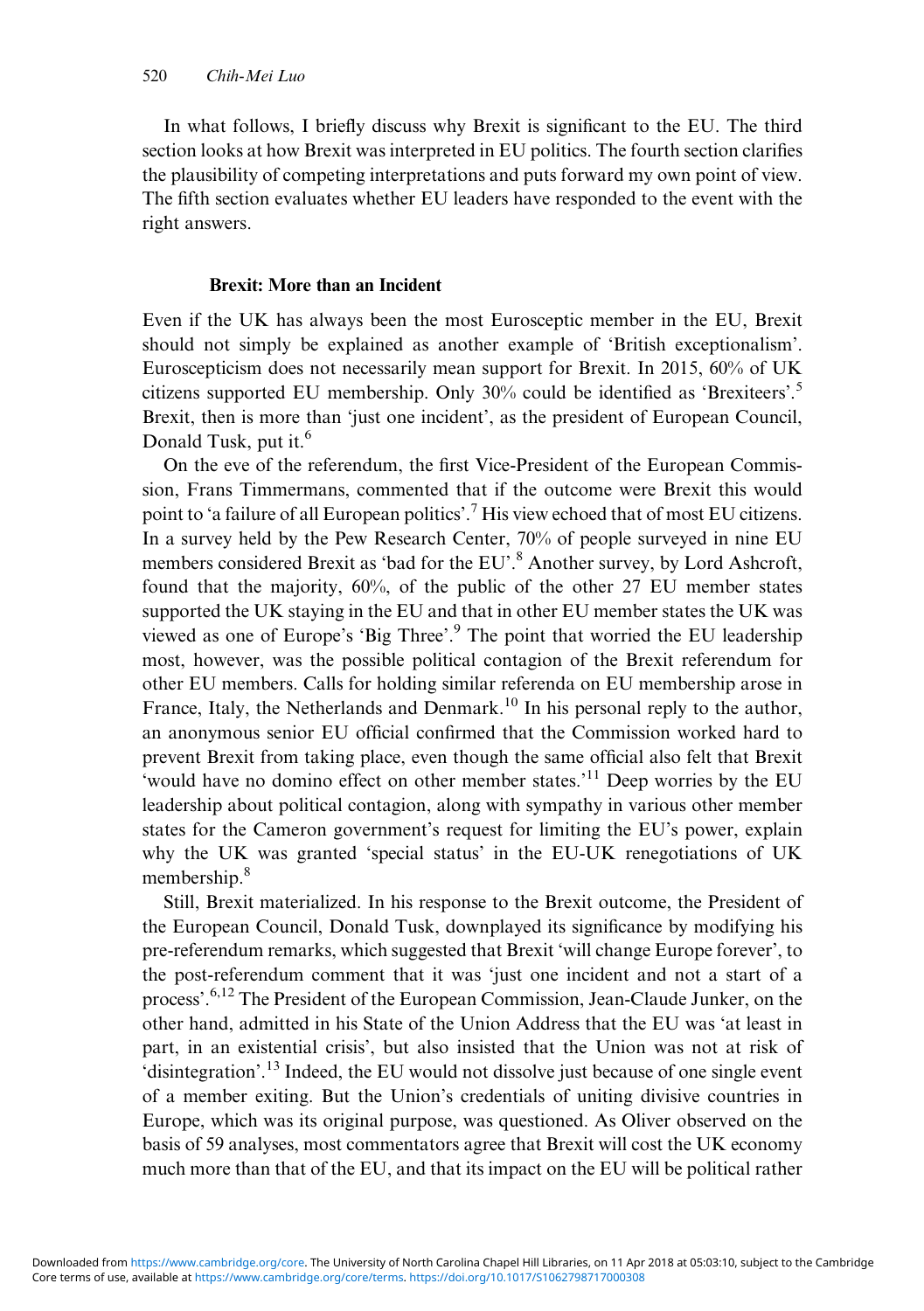than economic.[14](#page-10-0) As Germany's economics minister, Sigmar Gabriel, said, Brexit does not pose an economic challenge to the EU, but rather a psychological and political one.[15](#page-10-0) As Luxembourg's foreign minister, Jean Asselborn, pointed out, the EU had to explain 'why we needed the European Union after World War II and why we need the European Union for this century'.<sup>[16](#page-10-0)</sup> Barysch and Bildt<sup>[2](#page-9-0)</sup> predicted that Brexit, in the short term, would lead to anti-EU populist parties growing stronger and louder in their demands and that, accordingly, it would impede European integration. Still, they found Brexit's long-term effects on the EU to be even more significant. They point out that, for over 50 years, the EU has been the driving force of European politics. It has helped overcome national divisions and stabilized democracy for its member states. Brexit substantially diminishes the EU's magnetism and thus exposes the continent to the risk of reverting to historical patterns of national divisions and divergences. In the light of its political and psychological significance to the EU, Sigmar Gabriel reminded EU leaders of the need to deal with Brexit correctly; otherwise, the EU would be in deep trouble.[15](#page-10-0)

To deal with Brexit correctly, EU leaders first have to properly recognize the implications of the event. This is an issue that has caused many debates and contentions in EU politics. The UK held a very privileged member position in the EU for more than four decades. Therefore, its decision to leave the EU seemed puzzling to many of its continental politicians and commentators. Jo Leinen, a German Member of the European Parliament (MEP), pointed out that the UK has enjoyed so 'many opt-outs, opt-ins and derogations while maintaining full involvement in the EU's decision-making' during its 43 years of EU membership.<sup>[17](#page-10-0)</sup> It is thus hard to understand why a member state as privileged as the UK would give up such an advantageous position.

### Interpreting Brexit

Interpretations emerged along three different lines in the EU politics.

#### Brexit as an Issue of Misinformation and Miscommunication

Some view the Brexit vote as a problem of misinformation and miscommunication. A senior EU official, in reply to the author's query, was of the opinion that the misinformation and disconnection between the EU and its citizens was to a very substantial extent due, on the one hand, to the EU's bad public diplomacy and communication, and on the other hand to the 'tendency of EU governments to turn Brussels into their favorite scapegoat when things don't go well'.<sup>[18](#page-10-0)</sup> Civis Europaeus, a pan-Europe NGO, also argued that the absence of a genuine EU perspective in national and local media, and the constant scapegoating of the EU by national political elites, contributed to the denigration of its image. It cited the previous President of the Commission, José Manuel Barroso, who said that 'if you spend all week blaming Europe, you can't ask people to vote for Europe on Sunday'.<sup>[19](#page-10-0)</sup> Matti Maasikas, the deputy Foreign Minister of Estonia, which holds the presidency of the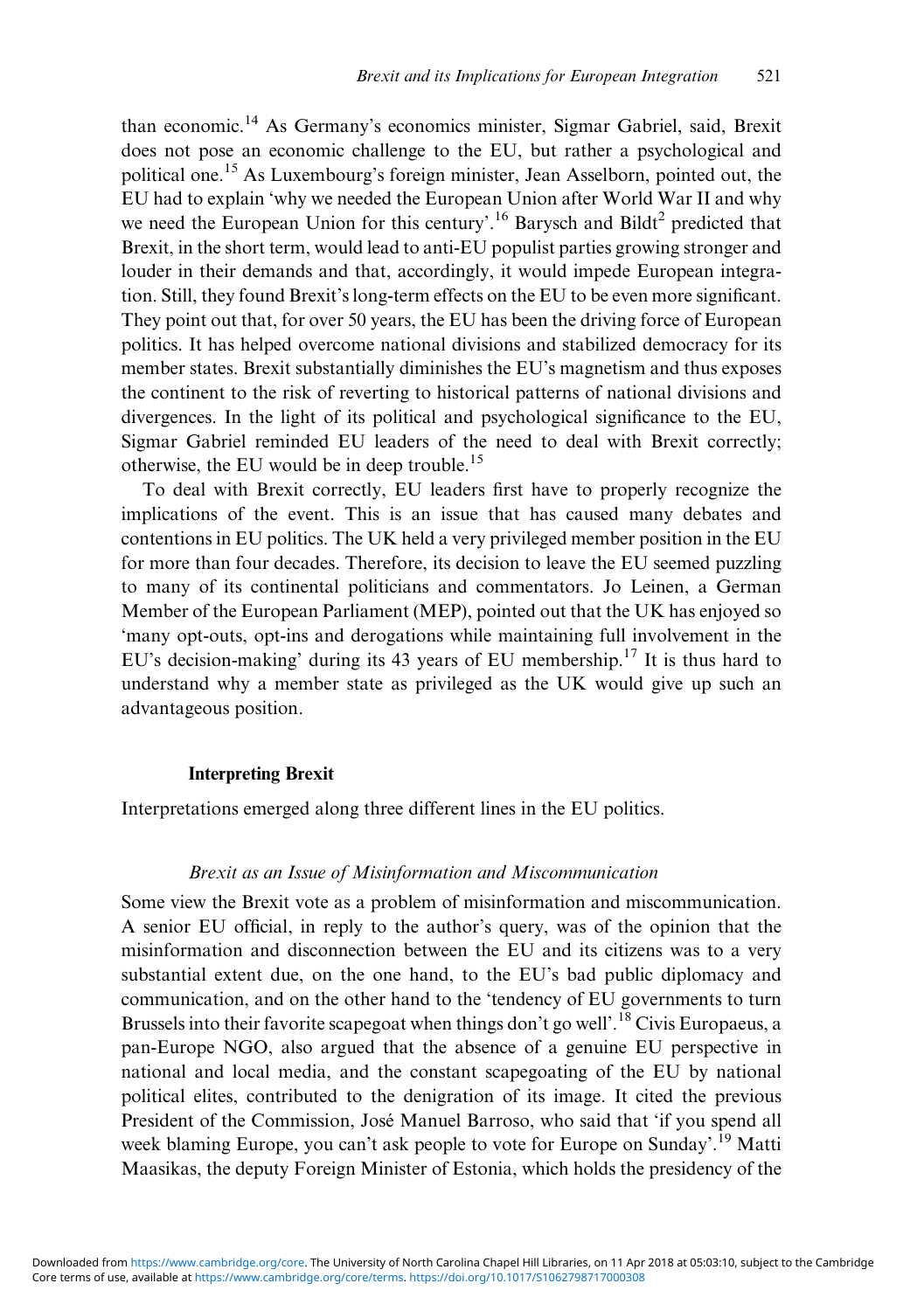European Council during the second half of 2017, after the Brexit vote asked national politicians to demonstrate their courage and conviction to explain the positive effects of EU membership.<sup>[20](#page-10-0)</sup> At the post-Brexit summit in Bratislava, the President of the European Council, Donald Tusk, also asked EU leaders to stop the blame game. In the Bratislava Declaration, EU leaders agreed to improve communications not just with each other, as EU institutions, but most importantly, with their citizens<sup>[21](#page-10-0)</sup>

## Brexit as an Issue of the Failure of Leadership

However, many EU leaders at the Bratislava summit considered that Brexit went deeper than just communication problems, that it was 'a symptom of broader issues', and that it would take more than public relations (PR) or a media strategy to win back public support for the EU.<sup>[16,22](#page-10-0)</sup> Some leaders of smaller EU states attributed the problem to the EU's failed leadership. Czech Prime Minister Bohuslav Sobotka contended that over the past few years the EU had been plagued by a number of crises, from the euro crisis to the refugee crisis, and now the Brexit crisis. A common feature in these crises was the EU's slow and wavering reaction. The EU's lack of a rational, systematic approach to these crises, coupled with reactive crisis management policies under the pressure of events, resulted in a loss of confidence and trust in the competence of the  $EU^{23}$  $EU^{23}$  $EU^{23}$  Slovakia's Prime Minister, Robert Fico, suggested that the EU could not only focus on crisis management but had to come up with substantial answers; otherwise the public would lose confidence in the EU, and this would lead to the rise of populism.<sup>[24](#page-10-0)</sup> Finland's President, Sauli Niinisto, put it more bluntly when he said that in many respects the EU had reached an impasse, but that the latter was self-induced rather than externally-imposed. 'Too often, decisions are made to postpone genuine decisions until later. And even when decisions are made, their implementation often adds up to no more than good intentions'. By acting in this way, the EU had undermined its own future by losing the confidence of its citizens and propagating political discontent. Niinisto reminded EU leaders that 'discontent is part of democracy', but 'what is essential is where and how it is chan-nelled, and by what kinds of leaders'.<sup>[25](#page-10-0)</sup> Brexit is a case in point. Political commentator Brunello Rosa, therefore, argued that the biggest threat to European integration was not the rise of populist nationalism, but rather the 'inaction or ineffectiveness of leaders'. [26](#page-10-0) The former UK representative to Taiwan, Michael Reilly, also attributed the outcome of Brexit to the reluctance of European leaders to make 'difficult decisions'. [27](#page-10-0)

## Brexit as an Issue of Wrong Economic Governance

Other politicians and commentators contend that it was not inactive leadership that undermined the EU's appeal. They rather blamed wrong governance for the EU's impasse. Tomas Prouza, the Czech State Secretary for European Affairs, pointed out that all formerly industrialized regions in the UK had voted for Brexit.<sup>[28](#page-10-0)</sup> The EU was seen as a catalyst for globalization and industrial restructuring, which brought higher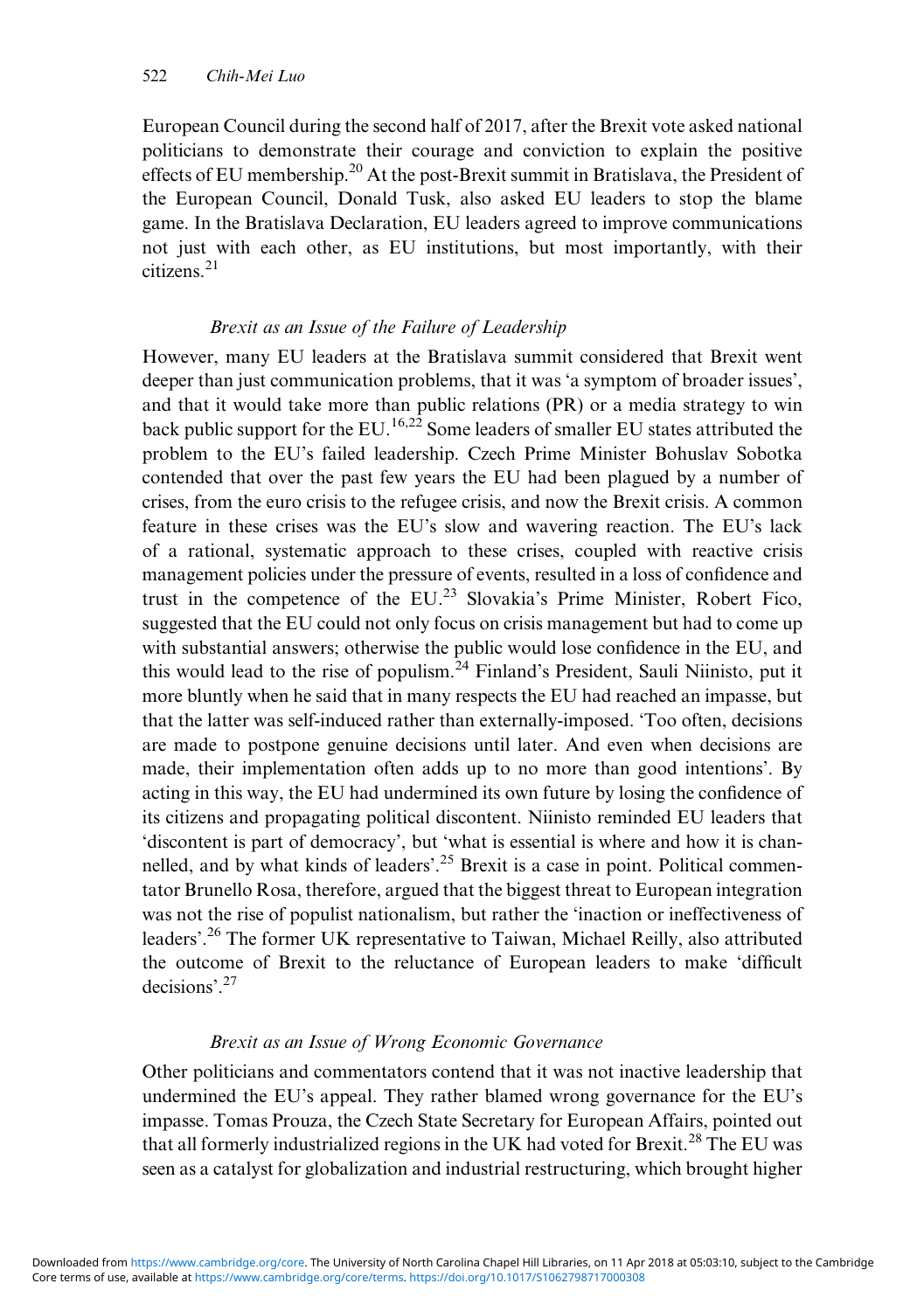economic output but also exacerbated inequality. Indeed, the President of Germany's Bundesbank, Jens Weidmann, Italy's former Prime Minister, Enrico Letta, and the former EU Council official, Luuk van Middelaar, all agreed that, for many Europeans, the EU had lost its shine and become the 'Trojan horse of globalization'. [29](#page-10-0) In addition, for Antonio Costa, Portugal's Prime Minister, the EU's failure to regulate globalization 'is one of the greatest failures of the European Union'. [30](#page-10-0) Letta, therefore, argued that economic inequality within the EU could not be ignored any longer and the EU could not stand only for globalization's winners.<sup>31</sup>

Economic inequality thus became the symptom of EU wrong governance. The Chief Economist of the World Economic Forum, Jennifer Blanke, pointed out that, since its 2004 enlargement, the EU had encountered setbacks such as the rejection of the European Constitution, increasingly lower turnouts in the European Parliament elections, the euro crisis and the refugee crisis.<sup>32</sup> Still, among all these issues the most serious one was inequality. Recent decades saw a significant increase in income and wealth inequality across Europe. Unemployment, particularly among the young, remained high in many EU countries. Median income stagnated, which meant that growth had simply not been inclusive. These facts naturally led the average citizen to believe that s/he, and her/his children, would be worse off than previous generations, and for this the EU was held accountable. Evidence from the International Labour Organization (ILO) pointed to the economic inequality that young Europeans were experiencing.<sup>[33](#page-11-0)</sup> The ILO warned that under the policy of 'jobs at any cost' in many EU members, Europeans between 18 and 24 years old faced 'relative poverty' because of low-paid temporary or part-time jobs. A large majority of young people, 60% in Spain and Greece, 70% in Italy and Romania, took temporary jobs because of the lack of permanent employment since the 2008 financial crisis. Such involuntary part-time employment has been closely associated with youth poverty.

Thus the question is raised of when the EU changed from its proudly-claimed social market model to one of aggravated economic inequality. A number of commentators have singled out the management of the euro crisis during the period 2008–2015. In his reply to the author, Francisco Gomezmartos, a senior official of the European Parliament, explained that the EU (also in its earlier guises) used to be seen by its citizens as a bringer of peace (after the Second World War, and also after the war in ex-Yugoslavia), and as a source of prosperity and jobs linked to its achieve-ments as the world's largest internal market and the introduction of the euro.<sup>[34](#page-11-0)</sup> However, perceptions changed with the euro crisis because of the decisions and policies adopted at the EU level. Austerity policies, in response to the crisis, required EU members to reform social security and pension systems, which had a direct impact on 'the core of economic and living conditions'. [31](#page-11-0) Letta, who was Italy's Prime Minister in 2013–2014, also agreed that the euro crisis, and most importantly the way that the EU had dealt with this crisis, had overturned the equity of the EU, the majority of its population having been turned from winners of globalization into losers. In their joint statement, the Prime Ministers of Portugal and Greece criticized austerity policies for failing on their own terms as they had caused economies to become depressed and societies to become divided by reducing the social safety net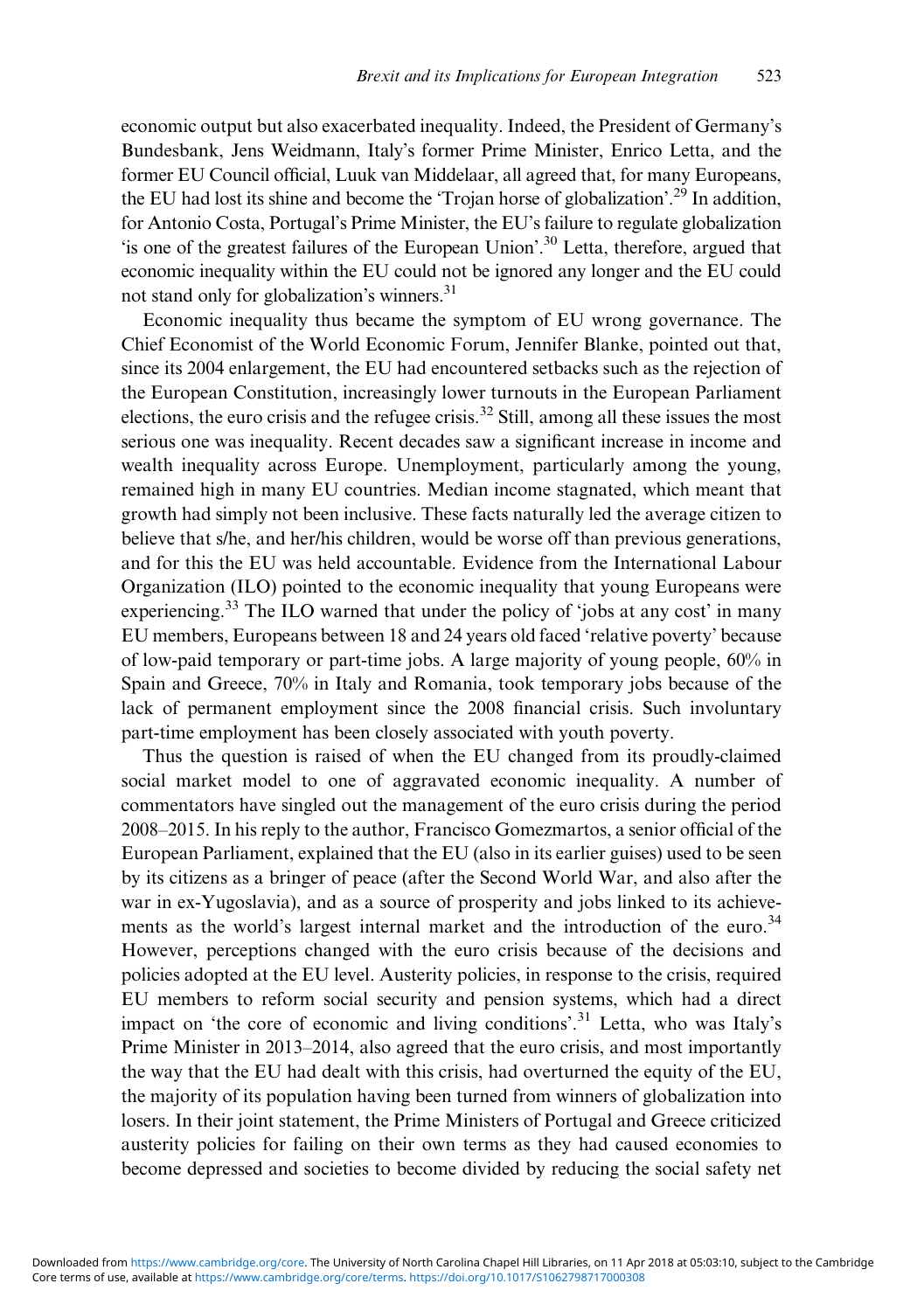that enabled equitable growth.<sup>[35](#page-11-0)</sup> Middelaar pointed out that this was why the old narratives of the EU as provider of peace and prosperity were no longer sufficient to stem dissatisfaction and disillusionment among voters.[29](#page-10-0) The EU's legitimacy, based on providing common benefits, was 'in question'. [36](#page-11-0) Therefore, Taylor called for breaking the link between 'Europe and austerity',<sup>[37](#page-11-0)</sup> and Baker argued that the EU must 'take a course other than austerity in order to save the EU'.<sup>[38](#page-11-0)</sup>

Other commentators prescribed more long-term and structural causes than just austerity policies as sources of contention. In his talk to the author, Jan Zielonka, a Professor of Politics at Oxford University, contended that the EU was supposed to reconcile the strong and the weak, the large and the small. In fact, though, the EU had been undergoing a long economic revolution of neo-liberal ideological making, referred to by some as globalization or Americanization. This had manifested itself in de-regulation, marketization, privatization, and cuts in social welfare benefits and environmental protection with an eye to enhancing global competitiveness. Consequently, redistribution of wealth had been left to the markets. The harsh austerity policies after the euro crisis were only the products of such an ideology. In light of this, it becomes understandable why many people, especially those unemployed, saw the EU as an agent of multinational banks or German industrialists.[39](#page-11-0) Zielonka's arguments were verified by Luuk van Middelaar, a former EU Council official under the Van Rompuy presidency, who said that for the longest time EU policy-makers believed in the so-called 'Brussels doctrine', in which free market integration among EU countries was believed to lead to 'grateful societies'. [29](#page-10-0) Lang exemplified such liberal economic governance with the recent example of Apple's legal tax evasion in Ireland.<sup>[40](#page-11-0)</sup> She argued that this case vividly showed that, instead of taxing multinational corporations and investing in social welfare, European leaders had yielded to and served the interests of these multinationals. In her view, such economic mismanagement was much more harmful than the refugee crisis to public trust in the EU leadership.

A survey of the Pew Research Center confirmed the negative perceptions of EU citizens on the EU's management of the economy.<sup>[41](#page-11-0)</sup> Among the ten EU members being surveyed, the overwhelming majority of public opinion disapproved of the EU's economic governance. Only in Germany and Poland did approval top disapproval. In Italy, France and Spain, approximately two-thirds of people surveyed expressed their disapproval, while the highest proportion was found in Greece (92%). On the issue of the refugee crisis, public opinion in all ten countries surveyed disapproved of the EU's governance. In other words, on two issues that citizens felt most personally and directly affected by in their daily lives, the EU was seen as incompetent. If 'the ultimate fate of the EU [depends] on how ordinary citizens view the role of Europe in their lives', as Fligstein et al. argued,  $42$  it can be easily explained why Euroscepticism became 'the new normal', as Harding described.<sup>[43](#page-11-0)</sup>

Interpreting Brexit's implications from this perspective, most commentators suggested that the EU leadership return to the European social model. Prouza<sup>[28](#page-10-0)</sup> argued that the EU had to find a common approach to moderating the costs of globalization by restoring the European social model. Otherwise, the increase in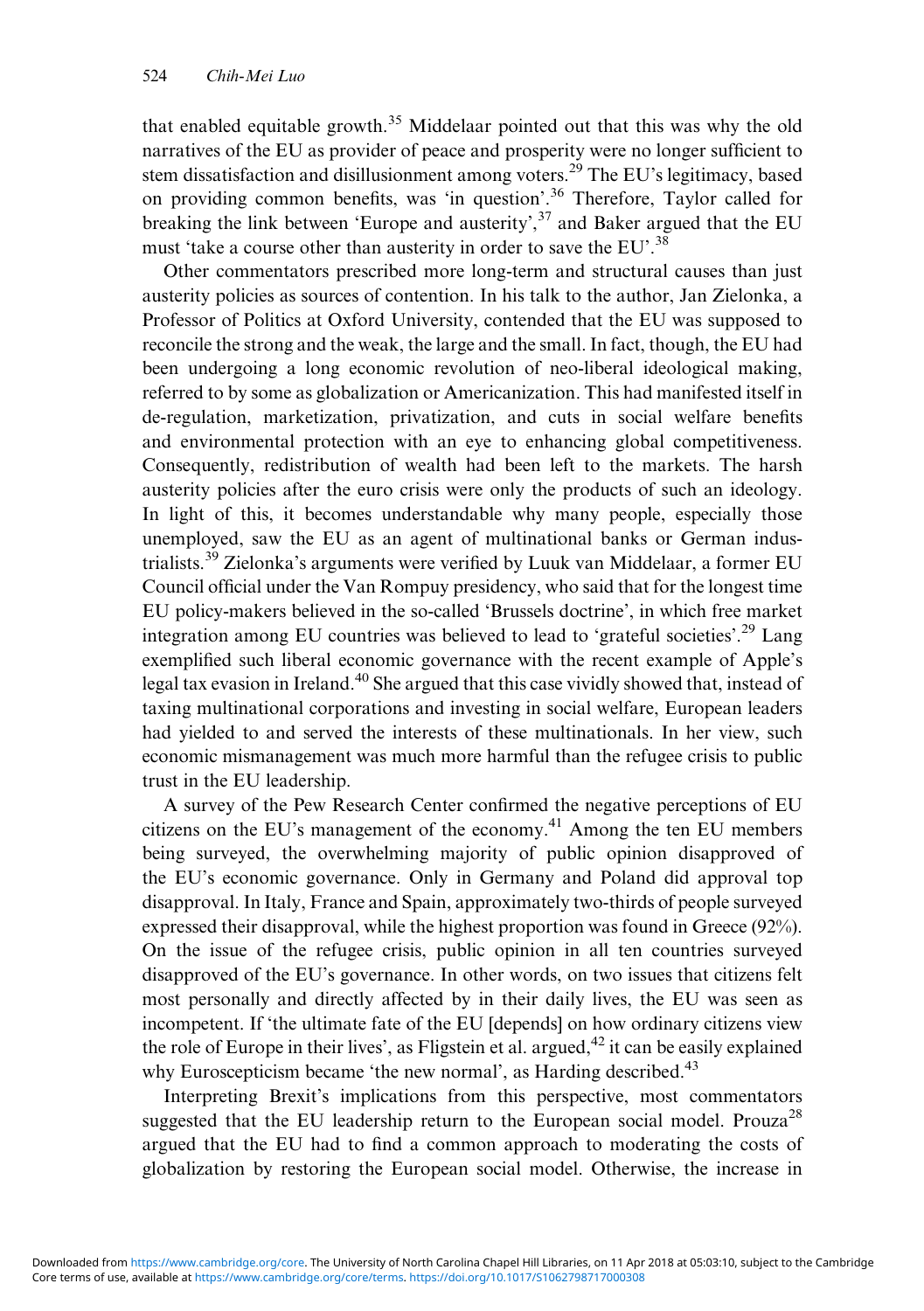economic inequality and the decrease in social cohesion would result in growing popular discontent and the rise of extremist populism. Along the same lines, Blanke suggested that the EU introduce a new type of social contract to address the inequalities both within and across the Union.[32](#page-11-0) Middelaar asked the EU to stop undermining the European welfare state, and that the Union should provide not only freedoms and opportunities, but also protection for its citizens in external borders and in its economic life.<sup>[29](#page-10-0)</sup> As Weidmann, the president of Germany's central bank, pointed out, '[market] integration cannot be an end in itself, it has to make sense'.<sup>[22](#page-10-0)</sup>

#### Perspectives Held by this Paper

The three factors outlined above, to a larger or lesser extent, all contributed to the public's anti-EU sentiment. However, the EU's problem of misinformation and miscommunication is not a new phenomenon. Since the rectification crisis of the Maastricht Treaty in 1992, the EU has been suffering from this disadvantage. The veto on the EU Constitution Treaty in 2005 is another example. However, such a disadvantage has not substantially affected the public's commitment to European integration. According to Eurobarometer, from 1994 to 2013, a clear majority (47–54%) of people surveyed were supportive of the EU. Even during the period of 2009–2013, the height of the euro crisis, 47% of people surveyed supported the EU, while only a minority, 17%, thought EU membership was 'a bad thing', in spite of the fact that only 29% of respondents thought they were 'well-informed' about the EU.<sup>[44](#page-11-0)</sup> A post-Brexit-referendum survey showed that, compared with other political institutions, the EU received higher support than national governments and parlia-ments of member states.<sup>[45](#page-11-0)</sup>

In other words, the majority of European citizens have indeed been 'badlyinformed' about the EU. However, such a permanent weakness did not cause a challenge to the EU or diminish the public's trust in it. Compared with the EU, member states enjoyed much more resources and channels for propaganda but this did not result in higher public support. Therefore, to interpret Brexit as an issue of misinformation and miscommunication was hardly convincing.

As to the explanation of leadership failure, leading countries, and especially Germany, were heavily criticized for inadequate behaviour in recent crises. Their bad performance, to some extent, aggravated the seriousness of the crises. Germany's slow response to the euro crisis helped the crisis expand from the periphery of the Eurozone to its core economies. However, even when the leadership finally actively intervened, with Germany getting the Fiscal Compact approved by 22 EU members in just 2 months, the crisis was far from over. Similarly, Germany's strong leadership in the refugee crisis was not appreciated by a number of EU members. It even increased internal disputes and conflicts over the relocation system and the public's dissatisfaction with the EU. In other words, the failure of leadership in crisis management, has indeed escalated the situation, but strong leadership has not solved, and may even have complicated, the crises, let alone restored public confidence in the European project.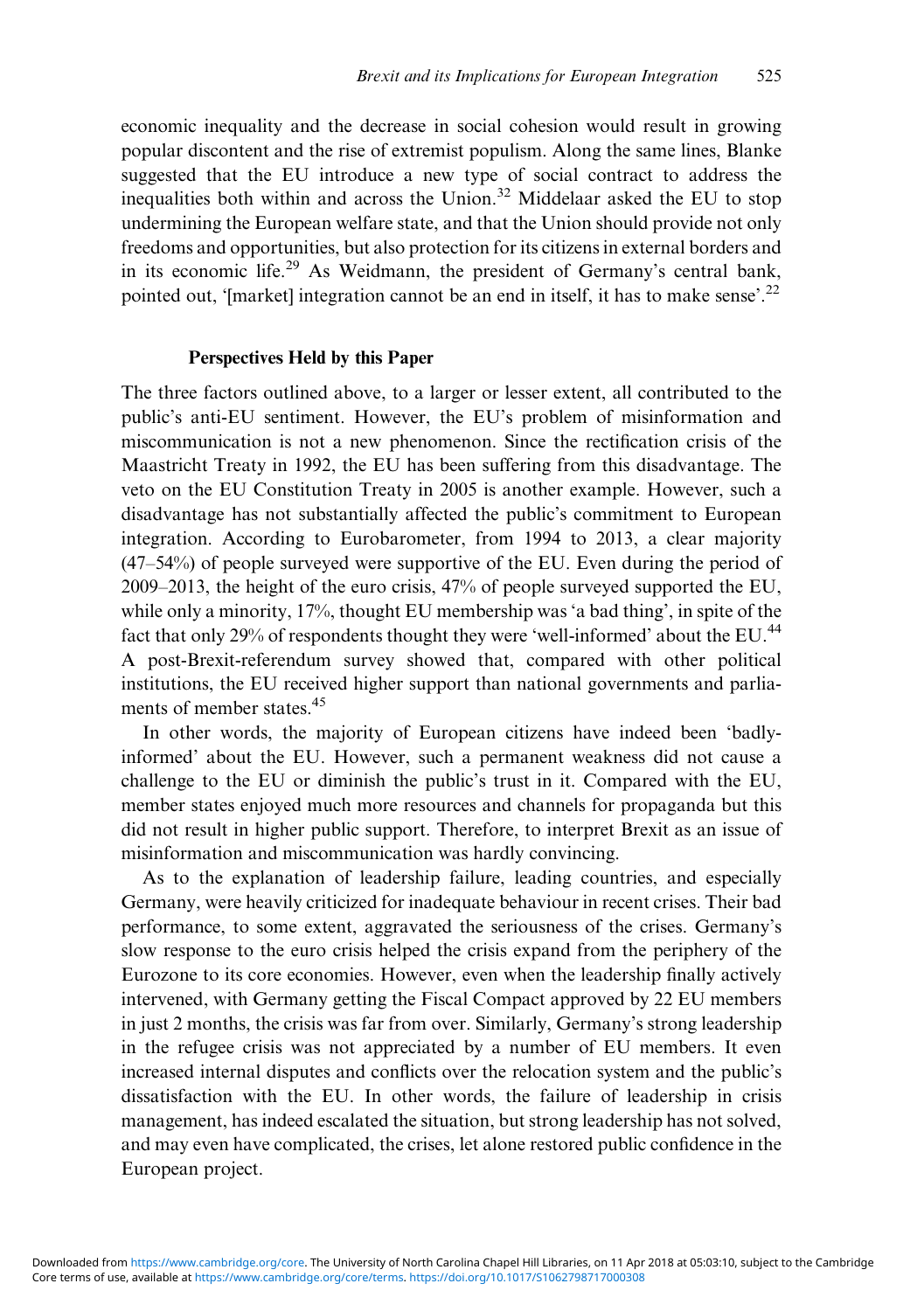Viewed from this perspective, the collapse of the public's faith in the EU, as manifested in Brexit, was not due to the lack of strong leadership, but rather to the wrong policies implemented by that leadership. Empirical evidence from the Brexit referendum – clear divisions between regions, generations, educational background, income levels and social classes – highlights distributive (in)justice as the deciding factor behind voting behaviour. The increase in economic inequality and distributive injustice was largely the product of wrong governance, and shows up the EU's two structural flaws in its governance. First, EU leadership, with its firm belief in economic liberalism, has been shirking its duty on distributive justice and has left the issue to the markets for too long a time. The fact that the Brexit vote occurred at a time when the UK economy was recovering shows that a rising economy cannot lift all boats. Neither can the market mechanism automatically alleviate economic inequality. The Brexit outcome, therefore, is the price paid for the EU leadership ignoring the deterioration of distributive justice. Second, following the same economic ideology, European integration has been reduced to a large economic project with, as major achievements, the creation of a single market and a joint currency, both of which focus on enhancing market efficiency only. Issues of social cohesion and integration have never been properly addressed. In other words, 60 years on, European integration has been realized only as far as economic and monetary aspects are concerned, without any parallels in social integration and citizen protection. The EU, as a result, has been limited to an 'economic/capitalist Europe', but has not become a 'social Europe'. Furthermore, in order to better pursue 'economic Europe', social protection at the member-state level had to be dismantled without any replacements at the EU level. The unravelling of the social safety net within the EU, accordingly, aggravated the distributive injustice, especially at a time of economic crisis. The EU, therefore, experienced a rupture between the winners and losers of 'economic Europe', and divided EU society into the elite and the common people, with different world views. Brexit was the most dramatic, backward step taken by those who felt left behind by 'economic Europe'.

Such wrong governance exercised by EU leadership not only distorts the very aims of European integration – achieving a 'political Europe', aiming at perpetual peace and unity – but also backfires as to the EU economic project. The Brexit outcome, thus, should be seen as the most serious warning to date with regard to failing EU governance.

## Responses to Brexit from EU Leaders: Competing Arguments between 'More Europe' and 'Less Europe'

In their common statement on the result of the Brexit referendum, the EU leaders of the 27 member states, the Council and the Commission indicated that they would start a political reflection on the EU's future.<sup>[46](#page-11-0)</sup> However, such a reflection hitherto has failed to produce any consensus on reforms or policy changes in the post-Brexit EU. Instead, EU leaders, reportedly, were divided on how the EU should react to Brexit and rising Euroscepticism. One view, supported by France, Italy, Spain,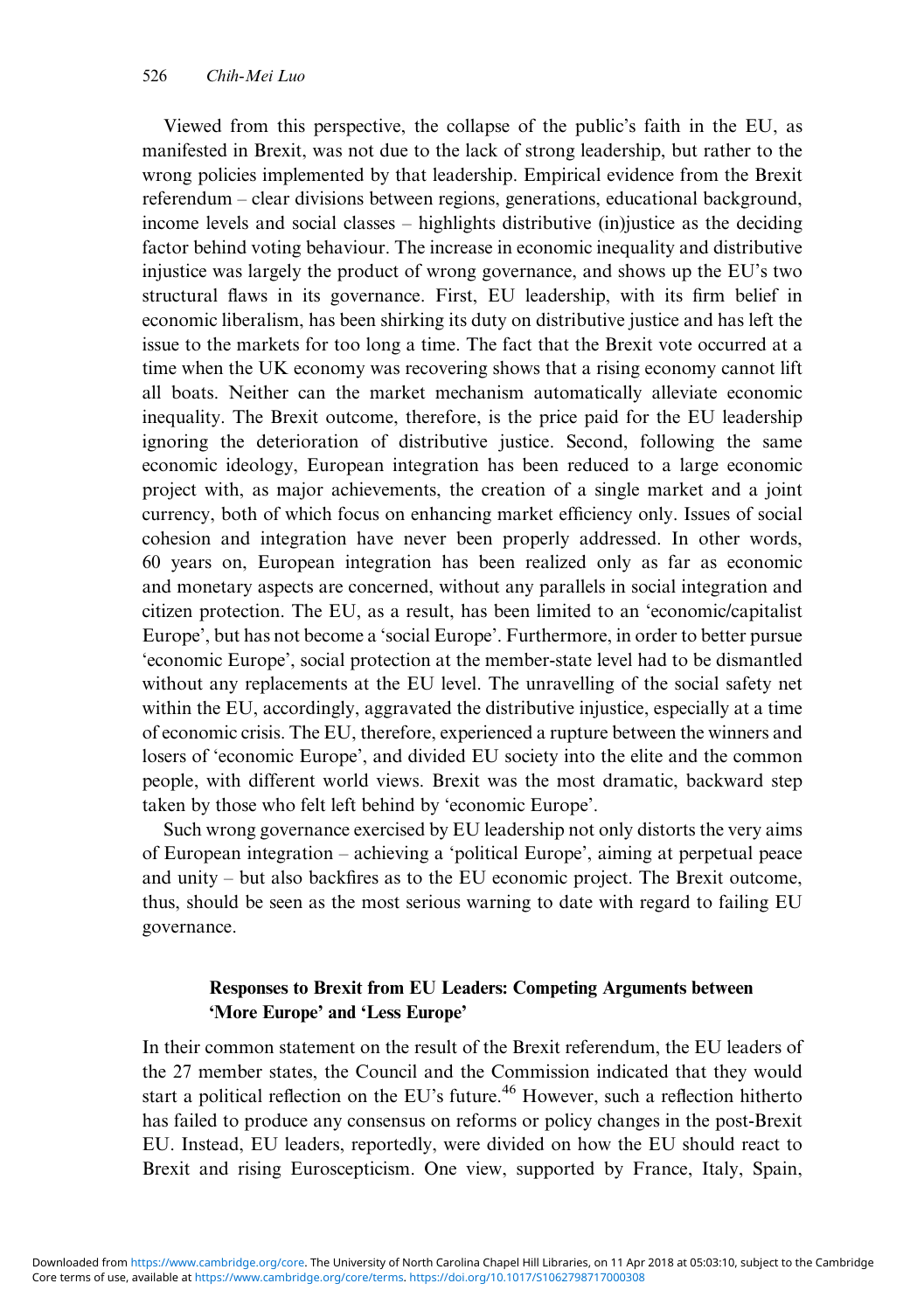Portugal and Greece, inclined to further integration to address the common problems of growth and security, the so-called 'more Europe'.<sup>[47](#page-11-0)</sup> In its Economic and Finance Ministry's report, the Italian government recognized the inappropriateness of the EU's management of the Euro crisis as it exacerbated divergences and segmentation between the core and the periphery.<sup>[48](#page-11-0)</sup> It therefore called on EU leaders to change economic governance from the current austerity policies to more growth-friendly fiscal ones, and to introduce pan-EU unemployment benefits and insurance schemes as the first steps to build necessary trust for further integration.<sup>[48](#page-11-0)</sup>

By contrast, the other view, supported by Germany, the Czech Republic, Hungary, Poland and Slovakia, inclined towards less interference but more efficient EU powers, the so-called 'better Europe'. Two sub-groups, EU-Med and the Visegrad group of four Eastern European countries, emerged to compete within the EU as a result. Lithuania's President, Dalia Grybauskaite, called the fragmentation among EU leadership as a more serious challenge than Brexit.<sup>[47](#page-11-0)</sup> The open discord between leading EU countries embodied what John Holmes described as a fundamental dilemma facing the EU: it cannot solve recurrent crises without further integration, but such an approach was less acceptable than ever after Brexit.<sup>[49](#page-11-0)</sup>

In his post-Brexit speech to the European Parliament, the European Commission President, Jean-Claude Juncker, warned EU leaders that he had been a witness to EU integration for several decades but had never before seen so much fragmentation and so little commonality in the EU at a moment when it had 'a very important choice to make'. [13](#page-10-0) On the eve of the 60th anniversary of the Treaty of Rome, the Juncker Commission proposed five 'scenarios' for the EU's future for member states to deliberate.<sup>[50](#page-11-0)</sup> In response, the core group of EU countries (the six founding members along with Spain), suggested a 'multi-speed Europe' to reconcile 'more Europe' and 'less Europe'.<sup>[51](#page-12-0)</sup> However, this was rejected by the Visegrad countries who feared being clas-sified as 'second-class' EU members and it was excluded from the 'Rome Declaration'.<sup>[52](#page-12-0)</sup>

The competing views on the EU's responses to Brexit, in essence, reflect the long battle between intergovermentalism and neo-functionalism in the history of European integration. The only noticeable difference was that Germany, in contrast to its traditional integrationist stance, took a more nationalist view this time. The EU, again, was expected to simply ride out the impact of Brexit because of a lack of consensus on policy responses among EU leaders. Such muddling-through would once again re-confirm people's negative perceptions of the EU's inept leadership and economic mismanagement. The unsolved trust crisis with the EU thus would only guarantee the continuing growth of Euroscepticism and bring with it the promise of another crisis developing in the near future.

#### **Conclusion**

On the eve of the 60th anniversary of the Treaty of Rome, European integration suffered the setback of the UK withdrawing from the EU, the first time ever for a member state to take such an action. Although triggered by a political miscalculation, the meaning of Brexit for European integration is by no means 'just an incident'.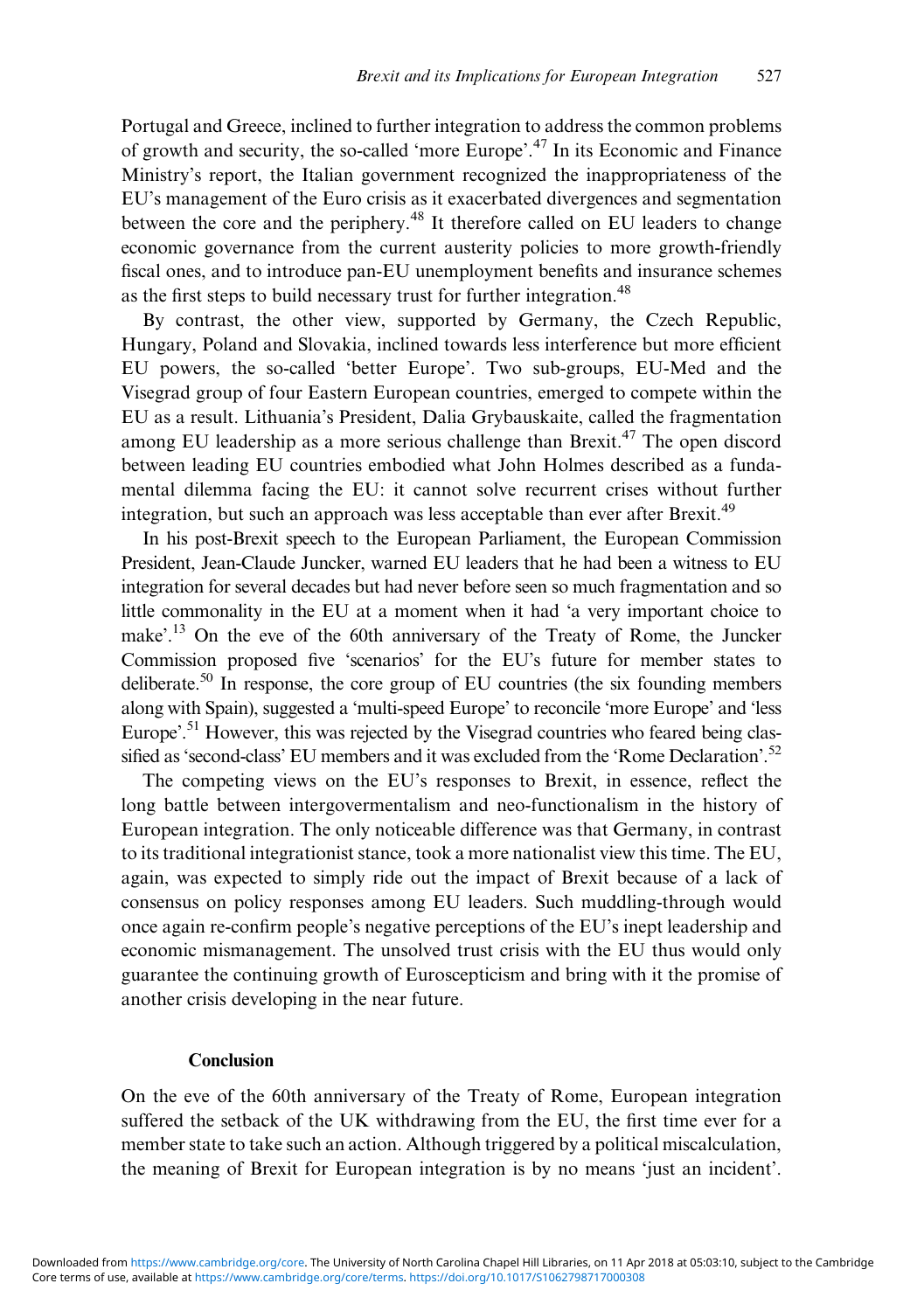<span id="page-9-0"></span>While its implications were heavily contended in EU politics, the sharp divisions between different socio-economic classes shown in the Brexit referendum highlighted the imperative of addressing economic inequality and distributive injustice. The latter have been structural flaws of the EU's governance for a long time, and they became aggravated after the mismanagement of the euro crisis. Those who did not benefit from but felt deprived by 'economic Europe' voted for Brexit. They acted just as economically rationally as those who voted for Bremain.

While EU leaders quarrelled over 'more or less Europe' as a response to Brexit, messages sent from this historic event to European integration were crystal clear. Whatever the scenario that the EU would evolve into, a 'social Europe' that makes 'economic Europe' more inclusive and more fair is required to move European integration forward and to keep a 'political Europe' sustainable. Whether and how the shocks of Brexit will result in any changes to EU governance and its long-held 'Brussels doctrine', remains to be seen. What is sure is that a failure to address economic inequality and distributive injustice with timely and correct policy answers will underpin movement to make European integration collapse and promises to saddle the EU with another crisis in the near future.

#### **References**

- 1. J. Major (2017) Speech by John Major at Chatham House on 'Britain and Europe: A Reality Check', 27 February 2017.
- 2. K. Barysch and C. Bildt (2016) The big questions after the Brexit vote, World Economic Forum Article, 24 June 2016, available at [https://www.weforum.org/](https://www.weforum.org/agenda/2016�/�06/the-big-questions-after-the-brexit-vote/) [agenda/2016/06/the-big-questions-after-the-brexit-vote/.](https://www.weforum.org/agenda/2016�/�06/the-big-questions-after-the-brexit-vote/)
- 3. Politico (2016) Angela Merkel: Brexit could be 'turning point' for EU. 26 August 2016, available at [http://www.politico.eu/article/angela-merkel-brexit-breaking](http://www.politico.eu/article/angela-merkel-brexit-breaking-point-warsaw-visegrad-referendum-uk-consequences/)[point-warsaw-visegrad-referendum-uk-consequences/](http://www.politico.eu/article/angela-merkel-brexit-breaking-point-warsaw-visegrad-referendum-uk-consequences/).
- 4. Munich Security Conference (2017) Munich Security Report 2017: Post-Truth, Post-West, Post-Order? Munich: Munich Security Conference, 16.
- 5. J. Curtice (2016) How Deeply Does Britain's Euroscepticism Run? (London: NatCen Social Research), p. 5.
- 6. EU Observer (2016) Obama: Brexit does not mean end of the EU. 8 July 2016, available at<https://euobserver.com/foreign/134263>.
- 7. H.V. Baalen (2016) Reform the EU, with or without Britain', EU Observer, 20 June 2016, available at [https://euobserver.com/opinion/133883.](https://euobserver.com/opinion/133883)
- 8. EU Observer (2016) Wider Europe shares Cameron's EU vision. 7 June 2016, available at [https://euobserver.com/news/133723.](https://euobserver.com/news/133723)
- 9. T. Raines (2016) What do our neighbours think? The World Today, April & May, p. 14.
- 10. EU Observer (2016) Poll: Majority of Dutch want EU membership referendum. 23 February 2016, available at [https://euobserver.com/tickers/132401;](https://euobserver.com/tickers/132401) EU Observer (2016) French and Italians want UK-type votes on EU. 9 May 2016, available at<https://euobserver.com/political/133367>; EU Observer (2016) More Danes want referendum on EU membership. 8 June 2016, available at [https://](https://euobserver.com/institutional/133738) [euobserver.com/institutional/133738.](https://euobserver.com/institutional/133738)
- 11. An anonymous senior EU official at the Unit of European Civil Service and Social Dialogue of the European Commission received on 26 July 2016.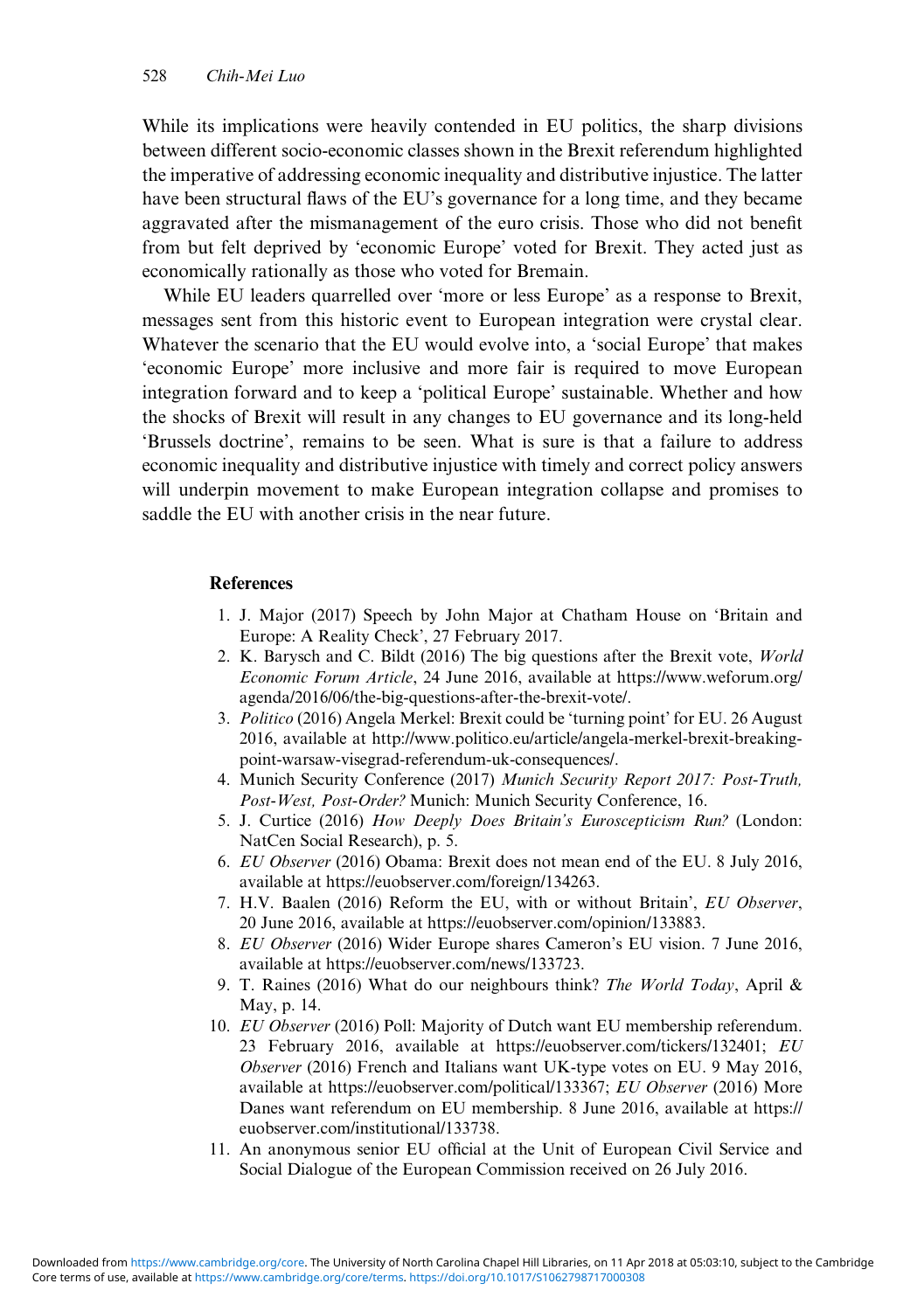- <span id="page-10-0"></span>12. EU Observer (2016) Tusk: Brexit would 'change Europe' for the worse. 25 February 2016, available at [https://euobserver.com/tickers/132441.](https://euobserver.com/tickers/132441)
- 13. J.-C. Junker (2016) Sate of the Union Address 2016: Towards a better Europe a Europe that protects, empowers and defends. The Speech of the President of European Commission, 14 September 2016, available at [http://europa.eu/rapid/](http://europa.eu/rapid/press-release_SPEECH�-�16-3043_en.htm) [press-release\\_SPEECH-16-3043\\_en.htm.](http://europa.eu/rapid/press-release_SPEECH�-�16-3043_en.htm)
- 14. T. Oliver (2016) European and international views of Brexit. Journal of European *Public Policy*, **23**(9), pp. 1321. at 1323.
- 15. The Guardian (2016) Brexit weekly briefing: Splits over timing of talks and single market membership. 30 August 2016, available at [https://www.theguardian.com/](https://www.theguardian.com/politics/2016/aug/30/brexit-weekly-briefing-splits-over-timing-of-talks-and-single-market-membership) politics/2016/aug/30/brexit-weekly-briefi[ng-splits-over-timing-of-talks-and-single](https://www.theguardian.com/politics/2016/aug/30/brexit-weekly-briefing-splits-over-timing-of-talks-and-single-market-membership)[market-membership.](https://www.theguardian.com/politics/2016/aug/30/brexit-weekly-briefing-splits-over-timing-of-talks-and-single-market-membership)
- 16. EU Observer (2016) EU wonders how to win back people's trust. 25 July 2016, available at [https://euobserver.com/eu-presidency/134483.](https://euobserver.com/eu-presidency/134483)
- 17. J. Leinen (2016) Red lines for Brexit negotiations with the UK. In O. Bailey, (Ed.), Fabian Policy Report: Facing the Unknown (London: Fabian Society), p. 27.
- 18. An anonymous senior EU official at the Unit of Directorate-General Communication and Document Management of the Council of the European Union received on 28 July 2016.
- 19. Civis Europaeus (2016) How to save the EU. EU Observer, 13 September 2016, available at<https://euobserver.com/opinion/134935>.
- 20. M. Maasikas (2017) How the EU can thrive in the time of Trump. EU Observer, 9 January 2017, available at [https://euobserver.com/opinion/136475.](https://euobserver.com/opinion/136475)
- 21. Reuters (2016) EU needs migration policy, must stop blame game: EU leaders' chairman. 18 September 2016, available at [http://www.reuters.com/article/](http://www.reuters.com/article/us-europe-migrants-tusk-idUSKCN0RI27J20150918) [us-europe-migrants-tusk-idUSKCN0RI27J20150918](http://www.reuters.com/article/us-europe-migrants-tusk-idUSKCN0RI27J20150918) European Council (2016) The Bratislava Declaration. Informal Meeting of the 27 Heads of State or Government, 16 September /2016, available at [http://www.consilium.europa.eu/](http://www.consilium.europa.eu/en/meetings/european-council/2016�/�09/16-informal-meeting/) [en/meetings/european-council/2016/09/16-informal-meeting/.](http://www.consilium.europa.eu/en/meetings/european-council/2016�/�09/16-informal-meeting/)
- 22. The Guardian (2016) Hard Brexit will cost City of London its hub status, warns Bundesbank boss. 19 September 2016, available at [https://www.theguardian.](https://www.theguardian.com/world/2016/sep/18/hard-brexit-will-cost-city-of-london-its-hub-status-warns-bundesbank-boss) [com/world/2016/sep/18/hard-brexit-will-cost-city-of-london-its-hub-status-warns](https://www.theguardian.com/world/2016/sep/18/hard-brexit-will-cost-city-of-london-its-hub-status-warns-bundesbank-boss)[bundesbank-boss.](https://www.theguardian.com/world/2016/sep/18/hard-brexit-will-cost-city-of-london-its-hub-status-warns-bundesbank-boss)
- 23. B. Sobotka (2016) Our common path: EU cohesion, not trenches. EU Observer, 16 September 2016, available at [https://euobserver.com/opinion/135121.](https://euobserver.com/opinion/135121)
- 24. EU Observer (2016) Fico: EU leaders need to overcome fear. 6 July 2016, available at [https://euobserver.com/news/134226.](https://euobserver.com/news/134226)
- 25. S. Niinisto (2016) President of the Republic Sauli Niinisto's speech at the Ambassador Seminar on 23 August 2016. Speeches, 23 August 2016, Office of the President of the Republic of Finland, available at [http://www.tpk.](http://www.tpk.fi/public/default.aspx?contentid=349929&culture=en-US)fi/public/ [default.aspx?contentid](http://www.tpk.fi/public/default.aspx?contentid=349929&culture=en-US)=349929&culture=en-US.
- 26. B. Rosa (2017) Blueprint for a viable EU. The World Today, June & July, p. 13.
- 27. M. Reilly, the former Representative of the British Office Taipei (2006-2009). Talk held on 15 November 2016 in Taipei.
- 28. T. Prouza (2016) Lessons for central Europe: We need more unity and less inequality. In: O. Bailey (ed.), Fabian Policy Report: Facing the Unknown (London: Fabian Society), p. 28.
- 29. E. Zalan (2016) EU must protect its citizens. EU Observer, 2 August 2016, available at [https://euobserver.com/institutional/134546.](https://euobserver.com/institutional/134546)
- 30. EuroNews (2016) Portugal's PM: Failing to regulate globalization a 'great failure of the EU. 17 November 2016, [http://www.euronews.com/2016/11/17/failing-to](http://www.euronews.com/2016�/�11/17/failing-to-regulate-globalisation-is-a-great-failure-of-the-european-union)[regulate-globalisation-is-a-great-failure-of-the-european-union.](http://www.euronews.com/2016�/�11/17/failing-to-regulate-globalisation-is-a-great-failure-of-the-european-union)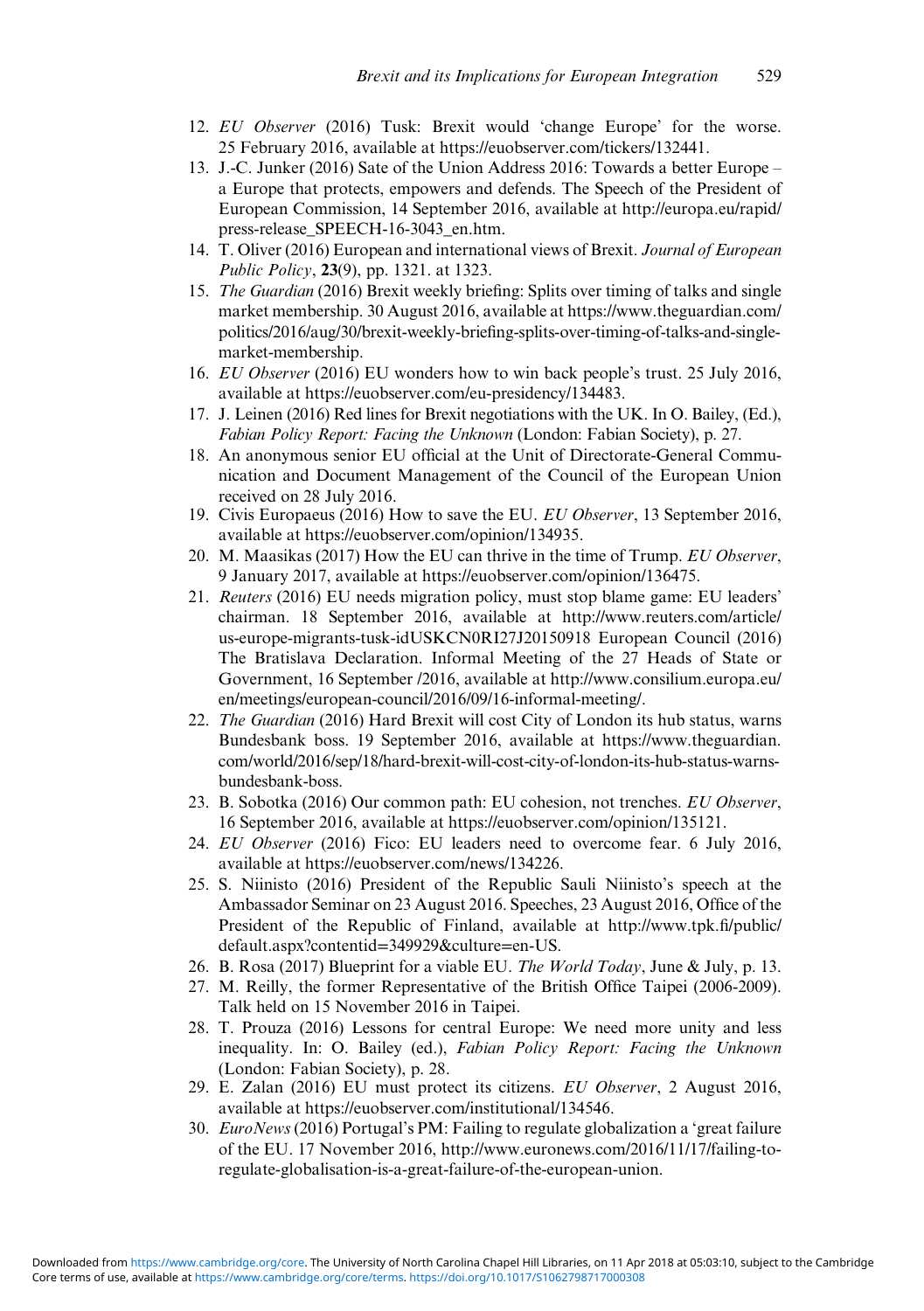- <span id="page-11-0"></span>31. E. Letta (2016) The EU must relaunch or die. The Word Today, August and September 2016, p. 24.
- 32. J. Blanke (2016) 3 factors that could hold Europe together. Research Paper of World Economic Forum, 27 June 2016, available at [https://www.weforum.org/](https://www.weforum.org/agenda/2016�/�06/after-brexit-why-europe-matters-and-what-it-must-do-to-survive/) [agenda/2016/06/after-brexit-why-europe-matters-and-what-it-must-do-to-survive/](https://www.weforum.org/agenda/2016�/�06/after-brexit-why-europe-matters-and-what-it-must-do-to-survive/).
- 33. International Labour Organization (2016) World Employment Social Outlook (Geneva: ILO), pp. 3–4, 10–17.
- 34. F. Gomezmartos, Head of the Unit of Relations with National Parliament of European Parliament, talk on 9 May 2016 in Taipei.
- 35. A. Tsipras and A. Costa (2016) Prime Minister Office of Portuguese Republic, Joint Statement of the Prime Ministers of Greece and Portugal, issued on 11 April 2016, [http://www.portugal.gov.pt/en/prime-minister/documents/20160411-pm](http://www.portugal.gov.pt/en/prime-minister/documents/20160411-pm-pm-grecia-dec-ingles.aspx)[pm-grecia-dec-ingles.aspx](http://www.portugal.gov.pt/en/prime-minister/documents/20160411-pm-pm-grecia-dec-ingles.aspx).
- 36. E. Maurice (2016) EU legitimacy in question. Europe in Review 2016, December 2016, pp. 20–21.
- 37. A. Taylor (2016) How to reinvent the EU in the age of populism. EU Observer, 14 December 2016, available at [https://euobserver.com/opinion/136256.](https://euobserver.com/opinion/136256)
- 38. Politico (2016) How Brexit will change the world. 25 June 2016, available at [http://www.politico.com/magazine/story/2016/06/brexit-change-europe-britain](http://www.politico.com/magazine/story/2016�/�06/brexit-change-europe-britain-us-politics-213990)[us-politics-213990](http://www.politico.com/magazine/story/2016�/�06/brexit-change-europe-britain-us-politics-213990).
- 39. J. Zielonka, Professor of European Politics at Oxford University, talk held on 8 August 2016 in Taipei.
- 40. F. Lang (2016) Stop the hysteria over Germany's little election. EU Observer, 7 September 2016, available at [https://euobserver.com/opinion/134952.](https://euobserver.com/opinion/134952)
- 41. Pew Research Center (2016) Euroskepticism Beyond Brexit: Significant Opposition in Key European Countries to An Ever Closer EU (Washington, DC: Pew Research Center), p. 6.
- 42. N. Fligstein, A. Polyakova and W. Sandholtz (2012) European integration, nationalism and European identity. Journal of Common Market Studies, 50(S1), pp. 106–122.
- 43. G. Harding (2016) Euroscepticism: The EU's new normal. 9 June 2016, available at<https://euobserver.com/opinion/133747>.
- 44. European Commission (2014) Eurobarometer 40 Years: Effects of the Economic and Financial Crisis on European Public Opinion (Brussels: European Commission).
- 45. European Commission (2016) Standard Eurobarometer 86: Public Opinion in the European Union (Brussels: European Commission), p. 44.
- 46. European Council (2016) The Bratislava Declaration. Informal Meeting of the 27 Heads of State or Government, 16 September 2016, available at [http://www.](http://www.consilium.europa.eu/en/meetings/european-council/2016�/�09/16-informal-meeting/) [consilium.europa.eu/en/meetings/european-council/2016/09/16-informal-meeting/](http://www.consilium.europa.eu/en/meetings/european-council/2016�/�09/16-informal-meeting/).
- 47. EU Observer (2016) Eastern bloc wants fewer EU powers, more security. 26 August 2016, available at [https://euobserver.com/news/134775;](https://euobserver.com/news/134775) EU Observer (2016) Tspiras hopes 'Club Med' to soften EU austerity. 9 September 2016, available at [https://euobserver.com/economic/134995.](https://euobserver.com/economic/134995)
- 48. Italian Ministry of Economy and Finance (2016) A Shared European Policy Strategy for Growth, Jobs and Stability (Rome: Ministry of Economy and Finance), pp. 2–8.
- 49. J. Holmes (2016) After the vote: Britain's future in Europe. Lord Garden Memorial Lecture to Chatham House Members, 4 July 2016, London.
- 50. European Commission (2017) White Paper on the Future of Europe: Reflections and Scenarios for the EU 27 by 2025 (Brussels: European Commission), pp. 15–25.